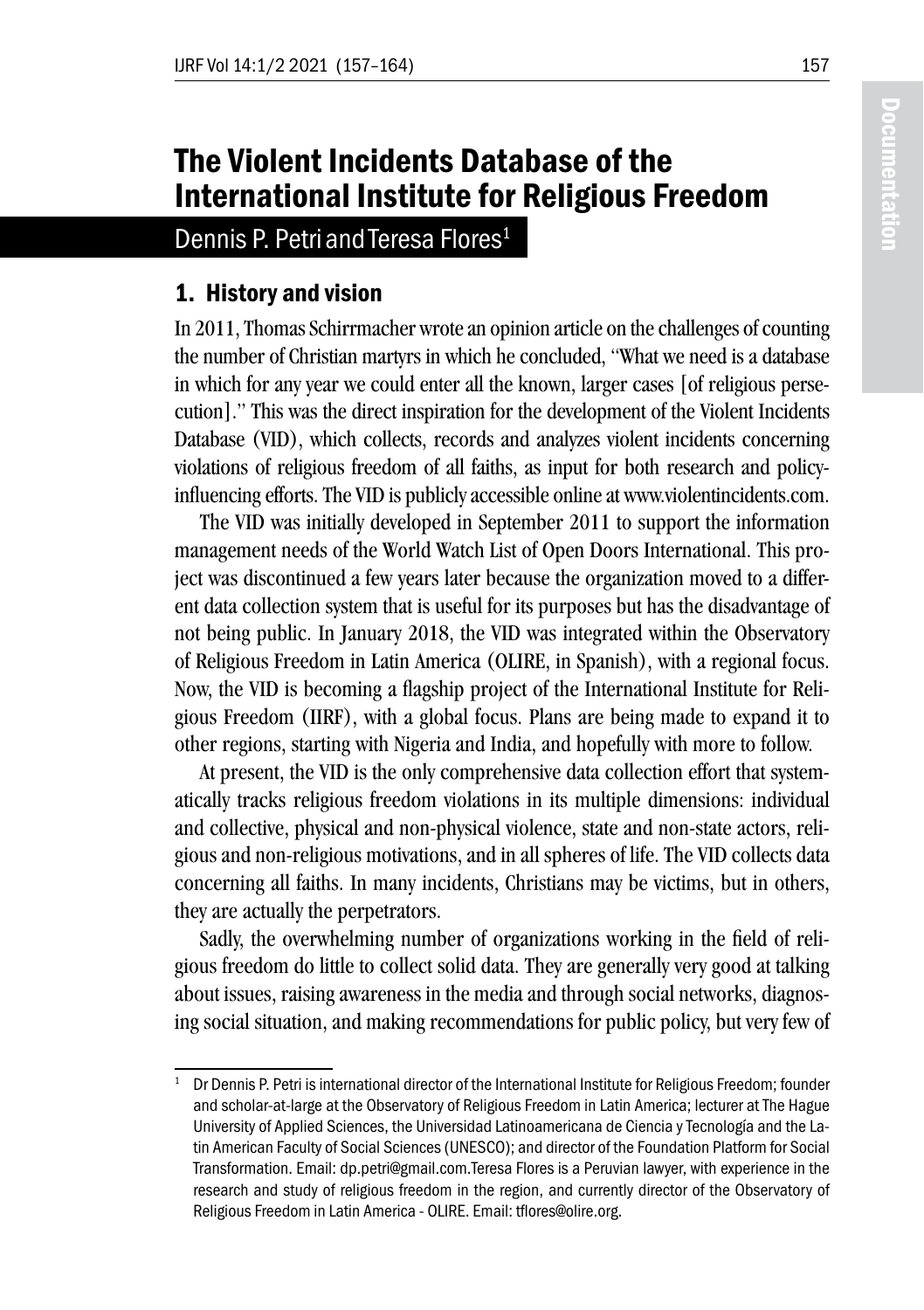them engage in the tedious, time-intensive, and sometimes dangerous task of documenting incidents. Nevertheless, effective political advocacy depends on objective, up-to-date, and reliable information, which often means documenting incidents of human rights violations (Petri 2019).

Limited access to information is common in persecution contexts (Glasius et al. 2018). However, documented incidents are the main justification for requesting attention to a specific social problem. Objectively establishing the quantitative impact of an issue makes it a "social fact" that can be considered (Durkheim 1893). If it is not documented, it is as if it did not exist.

Documentation is particularly important in situations where victims of violence are afraid to report crimes to the police, or when states fail to comply with their duty to register human rights violations. To cite just one example, according to estimates by Ethos (2017), a Mexican think tank, 94% of all crimes in Mexico are not reported. In its report *The Human Rights Situation in Mexico*, the Inter-American Commission on Human Rights (IACHR) found that "the internal forced displacement has not been documented and analyzed comprehensively by the [Mexican] State, which is the main obstacle facing the comprehensive response that Mexico should give this phenomenon." The report also observed that the situation "is evidenced by the invisibility of the problem," which hinders efforts to "adopt the measures necessary to provide an effective response to this phenomenon" (IACHR 2015:134). Therefore, one of the most important purposes of documenting incidents, particularly when they concern human rights violations – including religious freedom – is to ensure that a record of specific violations is kept, so as to hold the responsible party accountable and demand compensation for victims.

The VID raises the visibility of religious freedom violations. This visibility is instrumental in the quantification of incidents and the establishment of patterns of persecution for case-by-case and contextual analyses (FLACSO-Mexico and International Bar Association's Human Rights Institute, 2017), for the elaboration of recommendations for legal and policy reform, and more generally to inform national and international decision makers, religious communities and civil society organizations.

#### 2. Methodology

Religious freedom is a broad and multidimensional concept that can be observed and measured in many different ways. The VID distinguishes between two types of religious freedom violations: physical violence, such as torture or rape as a result of one's identification with a particular religion, and non-physical violence, which could take the form of discriminatory legislation, social pressure, cultural marginalization, government discrimination, hindrances to conversion, hindrances to participation in public affairs, restrictions on religious life or, more generally, any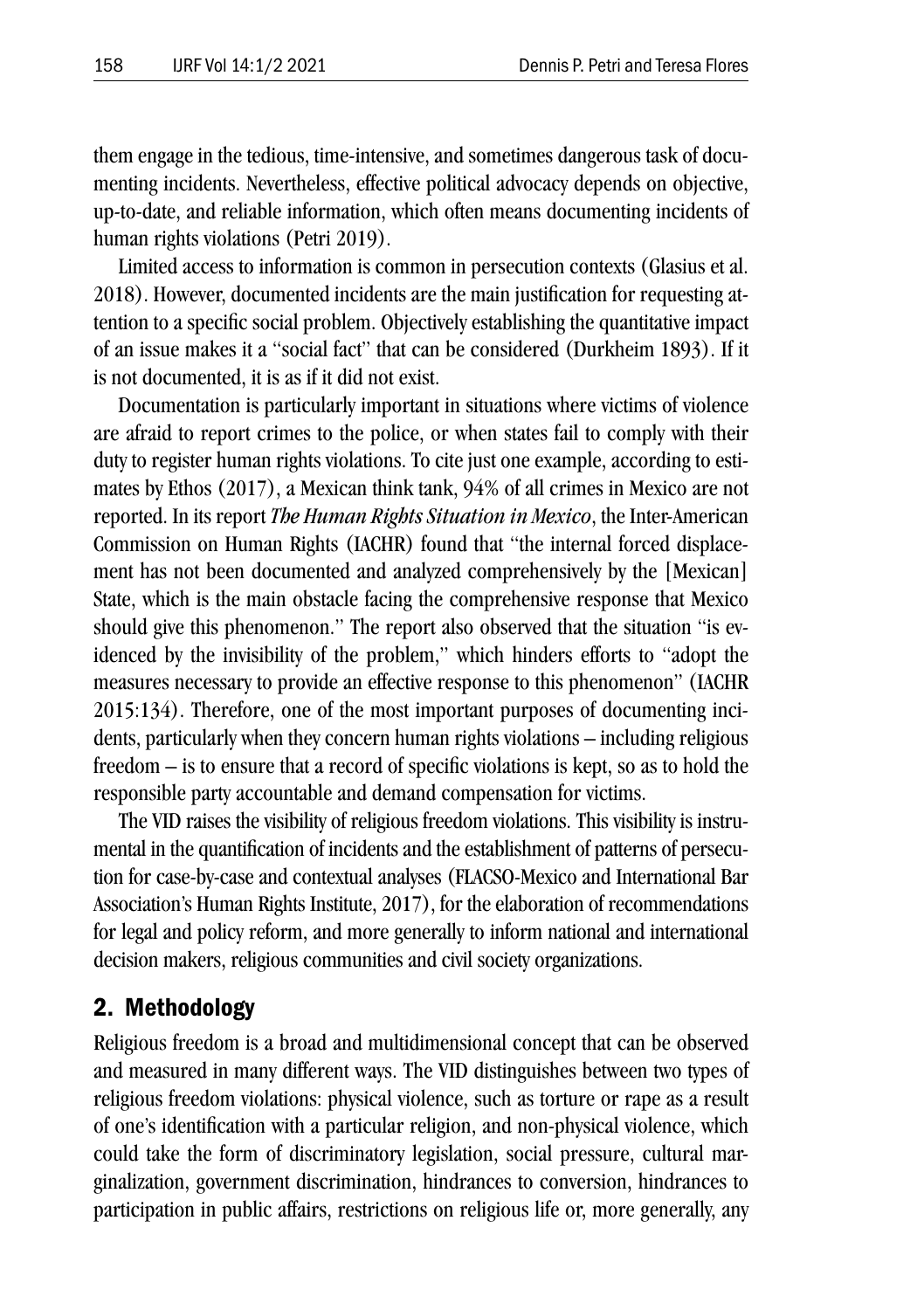form of symbolic or structural violence to borrow sociological concepts popularized by Pierre Bourdieu and Johan Galtung.

Data collection for the VID is an ongoing responsibility of IIRF partners. The main input for the VID is public sources, most of which are digital media available on the internet. These data are complemented by field interviews, desk research and reports provided by partner organizations. Through an online form, individuals can also submit incident reports.

The VID cannot claim to be an exhaustive listing. Many incidents are never made public and are hence not included. On some occasions, media reports of incidents are incorrect. We do not have the capacity to verify all incidents listed. However, where reports are flagged as false or incorrect, the corresponding entries are altered or deleted.

Incident records include geographic location (country, state or province, and city), date of incident, summary, nature of incident (physical<sup>2</sup> or non-physical<sup>3</sup> violence), responsible actor (name and category),<sup>4</sup> religion of victim(s),<sup>5</sup> additional information (when applicable) and web sources (if available). A detailed manual for users of and contributors to the VID, including working definitions, will be available on the IIRF website.

### 3. Examples of data generated by the VID

To illustrate the type of data that is collected by the VID, we now present a few tables describing violent incidents related to religious freedom violations in Latin American countries.

<sup>2</sup> Physical violence is categorized in the following ways: killings; (attempts) to destroy, vandalize or desecrate places of worship or religious buildings; closed places of worship or religious buildings; arrests/detentions; sentences; abductions; sexual assaults/harassment; forced marriages; other forms of attack (physical or mental abuse); attacked houses/property of faith adherents; attacked shops, businesses, or institutions of faith adherents; forced to leave home; forced to leave country.

<sup>&</sup>lt;sup>3</sup> Non-physical violence is recorded in the personal, social, and public spheres.

Responsible actors include state and non-state actors: government officials at any level from local to national; ethnic group leaders; religious leaders at any level from local to national; violent religious groups; ideological pressure groups; normal citizens (people from the general public), including mobs; extended family; political parties at any level from local to national; revolutionary or paramilitary groups; organized crime cartels or networks; and multilateral organizations and embassies.

<sup>5</sup> Religions include Christian (not specified); Christian (Catholic); Christian (Protestant); Christian (Orthodox); Muslim; Hindu; Agnostic; Buddhist; Ethnoreligious (Indigenous, Afro-Brazilian, etc.); Atheist; Jewish; and Unknown.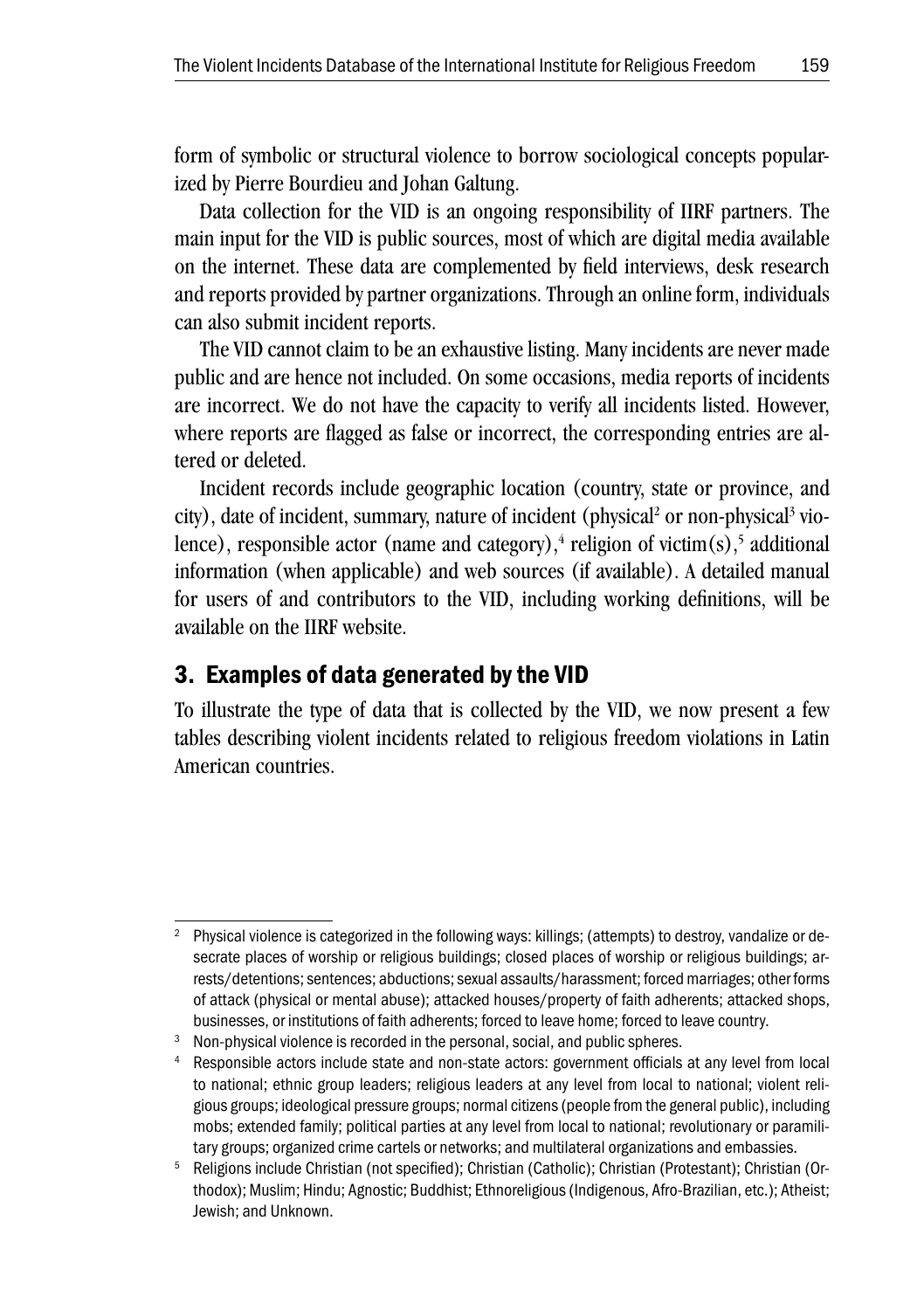| Country                                                                                                           | Incident<br>Date | <b>Summary</b>                                                                                                                                                                                                                                                                                                                                                                                                                                                                                                                                                                                                          | Responsible<br>Actor<br>Category  | <b>Religion of</b><br>Victim(s) |  |  |  |  |  |
|-------------------------------------------------------------------------------------------------------------------|------------------|-------------------------------------------------------------------------------------------------------------------------------------------------------------------------------------------------------------------------------------------------------------------------------------------------------------------------------------------------------------------------------------------------------------------------------------------------------------------------------------------------------------------------------------------------------------------------------------------------------------------------|-----------------------------------|---------------------------------|--|--|--|--|--|
| Regulation of religion by organized crime                                                                         |                  |                                                                                                                                                                                                                                                                                                                                                                                                                                                                                                                                                                                                                         |                                   |                                 |  |  |  |  |  |
| Mexico                                                                                                            | July<br>2021     | Pedro Pérez López, a catechist of a parish and member of the Organi-<br>zación Sociedad Civil Las Abejas de Acteal, a group created to demand<br>justice in that region after the massacre of 45 indigenous people in the<br>church of the Acteal community in 1997, was assassinated by a shot in<br>the head when he was accompanied by his son to do some shopping<br>in the market. The priest Marcelo Pérez pointed out that the attack is<br>a consequence of injustice, drug trafficking, and organized crime that<br>exist in the area.                                                                         | Criminal<br>groups                | Christian<br>(Catholic)         |  |  |  |  |  |
| Colombia                                                                                                          | July<br>2021     | According to the Police, ELN subversives in the municipality of Hacarí<br>attacked the church, the priest's house and the parish priest's vehicle.<br>Andrey Fajardo, parish priest of the San Miguel Arcángel church, was<br>unharmed from the terrorist action registered against his parish, al-<br>though his vehicle was destroyed due to the damage to its doors and<br>windows in the face of the strong explosive wave.                                                                                                                                                                                         | National<br>Liberation<br>Army    | Christian<br>(Catholic)         |  |  |  |  |  |
|                                                                                                                   |                  | Hostility towards religious conversion in indigenous communities                                                                                                                                                                                                                                                                                                                                                                                                                                                                                                                                                        |                                   |                                 |  |  |  |  |  |
| Mexico                                                                                                            | June<br>2021     | Local authorities and members of the municipality of Mitzitón, in San<br>Cristóbal de las Casas (Chiapas, Mexico), demolished and burned<br>five houses owned by evangelical indigenous people. The houses<br>belonged to pastor Alejandro Jiménez and his children who, since<br>January 2021, lived outside the municipality, expelled for professing<br>the evangelical religion, in a shelter house of Alas de Águila in San<br>Cristobal de las Casas. Pastor Alejandro and his family were briefly<br>detained when he returned to visit his sick mother. In reaction to his<br>return, they burned his property. | Ethnic local<br>authorities       | Christian<br>(Protestant)       |  |  |  |  |  |
| Chile                                                                                                             | November<br>2020 | An evangelical church was set on fire and burned down in Victoria by<br>radical Mapuche groups, who protested violently to demand the return<br>of ancestral lands.                                                                                                                                                                                                                                                                                                                                                                                                                                                     | Ethnic<br>groups                  | Christian<br>(Protestant)       |  |  |  |  |  |
|                                                                                                                   |                  | Hostility to religious expressions by state and non-state actors                                                                                                                                                                                                                                                                                                                                                                                                                                                                                                                                                        |                                   |                                 |  |  |  |  |  |
| Argentina                                                                                                         | March<br>2021    | Within the framework of International Women's Day, a group of radi-<br>cal feminists caused destruction and vandalism in the local San Luis<br>Rey cathedral, an evangelical temple of the Universal Church and a<br>recognized sanatorium known for being an institutional objector to the<br>abortion law.                                                                                                                                                                                                                                                                                                            | Radical<br>feminist<br>groups     | Christian<br>(Catholic)         |  |  |  |  |  |
| Cuba                                                                                                              | March<br>2021    | Numerous stones hit the roof of the pastoral house and the Missionary<br>Church in Cuba, headed by Yoel Demetrio, a well-known detractor of the<br>Cuban socialist regime. "The stones are thrown from neighboring court-<br>yards against the church," explained the religious leader, who belongs<br>to the Apostolic Movement, a network of evangelical churches that the<br>state refuses to legalize.                                                                                                                                                                                                              | Intolerant<br>citizens            | Christian<br>(Protestant)       |  |  |  |  |  |
| Religious restrictions from totalitarian government control and from anti-religion political ideology (communism) |                  |                                                                                                                                                                                                                                                                                                                                                                                                                                                                                                                                                                                                                         |                                   |                                 |  |  |  |  |  |
| Cuba                                                                                                              | July<br>2021     | In the midst of the peaceful protests and the violent repression by<br>the government of Cuba that took place on July 11, Father Castor<br>Ålvarez was beaten and detained when defending some young pro-<br>testers. The religious remained detained, accused of public disorder,<br>but was released after efforts made by Msgr. Willy Pino, Archbishop<br>of Camagüey.                                                                                                                                                                                                                                               | Government<br>officials           | Christian<br>(Catholic)         |  |  |  |  |  |
| Nicaragua                                                                                                         | July<br>2020     | A person threw a Molotov cocktail at the Chapel of the Blood of Christ<br>in the Cathedral of Managua, causing a fire inside the temple. The Arch-<br>diocese of Managua pointed out that this event represented one of the<br>many acts that reflect hatred of the Catholic Church and its evangelizing<br>work.                                                                                                                                                                                                                                                                                                       | <b>FSLN party</b><br>sympathizers | Christian<br>(Catholic)         |  |  |  |  |  |

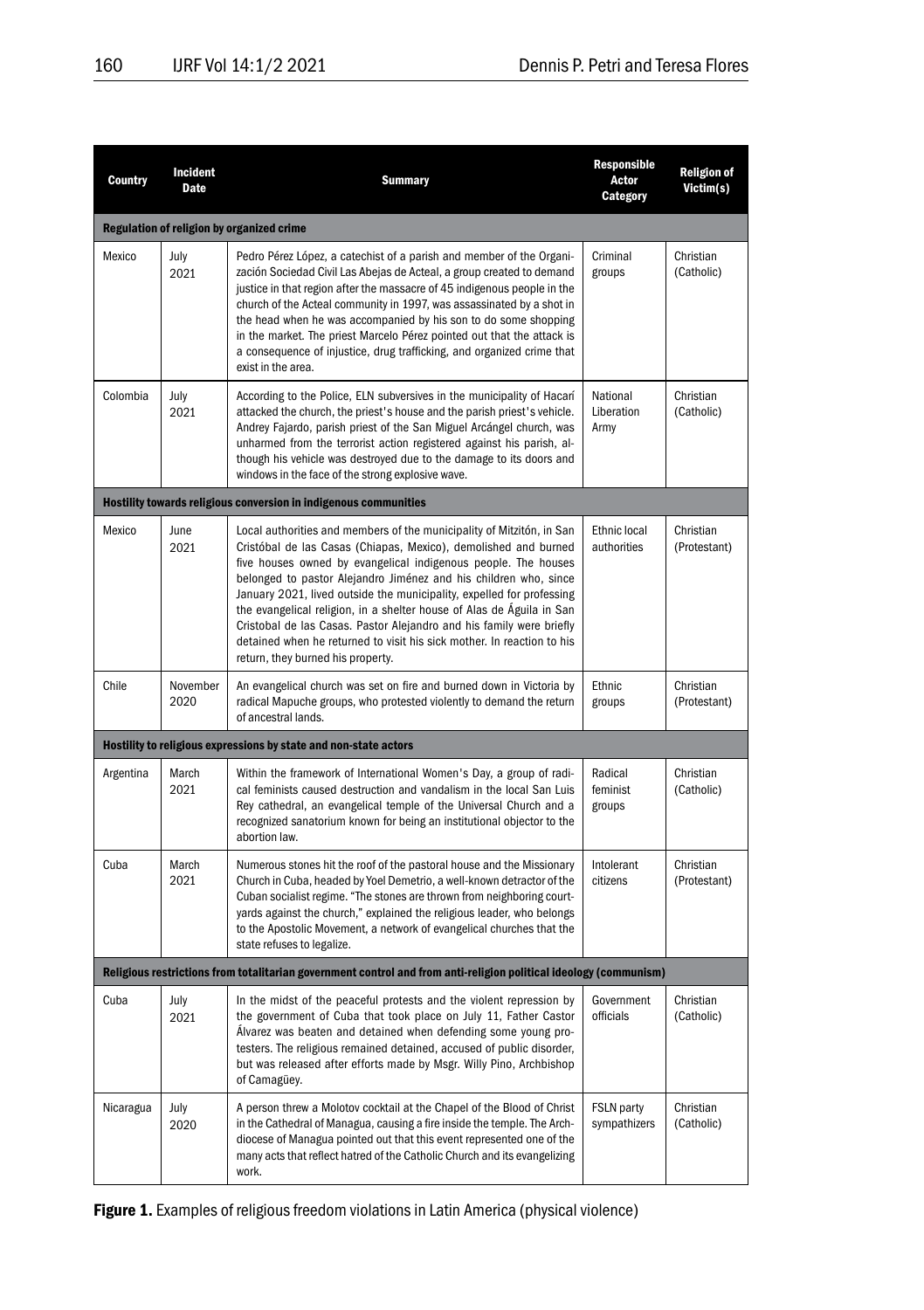| <b>Country</b>                                                   | Incident<br>Date | <b>Summary</b>                                                                                                                                                                                                                                                                                                                                                                                                                                                                                                                                                                                                           | Responsible<br>Actor<br>Category                                                                                   | <b>Religion of</b><br>Victim(s) |  |  |  |  |  |  |
|------------------------------------------------------------------|------------------|--------------------------------------------------------------------------------------------------------------------------------------------------------------------------------------------------------------------------------------------------------------------------------------------------------------------------------------------------------------------------------------------------------------------------------------------------------------------------------------------------------------------------------------------------------------------------------------------------------------------------|--------------------------------------------------------------------------------------------------------------------|---------------------------------|--|--|--|--|--|--|
| Hostility to religious expressions by state and non-state actors |                  |                                                                                                                                                                                                                                                                                                                                                                                                                                                                                                                                                                                                                          |                                                                                                                    |                                 |  |  |  |  |  |  |
| Mexico                                                           | November<br>2021 | The Electoral Tribunal of the Judiciary of the Federation issued a sen-<br>tence condemning two cardinals, a bishop and two priests for apparent-<br>ly violating electoral law by failing to observe the principle of separation<br>of church and state during the elections of June 2021. The ministers of<br>worship requested at the time that parishioners meditate on the vote,<br>ask for "light" and not vote for those who promote abortion, among other<br>issues with which they do not agree based on their Christian principles.<br>The ruling orders the Ministry of the Interior to impose the sanctions. | Government<br>authorities<br>(Judiciary)                                                                           | Christian<br>(Catholic)         |  |  |  |  |  |  |
| Colombia                                                         | May 2021         | The Constitutional Court pointed out that the publication of the Vice<br>President, entrusting the country to the Virgin of Fatima, was an action<br>that disregarded the principle of secularism and the rights to religious<br>freedom and freedom of conscience, since it was an official message<br>through which the state, through one of the highest representatives of<br>the national government, promoted and identified with the Catholic<br>religion, in violation of the mandate to maintain strict neutrality in re-<br>ligious matters.                                                                   | Government<br>authorities                                                                                          | Christian<br>(Catholic)         |  |  |  |  |  |  |
| Colombia                                                         | October<br>2020  | Judge Ramiro Eliseo Flores Torres refused to marry two women because,<br>according to the judge's testimony, doing so would go against his Chris-<br>tian morals and his convictions. The LGBTI community considered the<br>judge's attitude offensive and discriminatory. The judge is currently un-<br>der criminal and disciplinary proceedings.                                                                                                                                                                                                                                                                      | Government<br>authorities<br>and ideologi-<br>cal pressure<br>groups                                               | Christian<br>(Protestant)       |  |  |  |  |  |  |
| Mexico                                                           | July<br>2020     | Elsa Méndez, Local Representative for District 6 of the state of Queré-<br>taro in Mexico, suffers political and judicial persecution. She has 15<br>investigation folders at the State Attorney's Office where she is accused<br>of the crime of "discrimination" based on her speeches and initiatives<br>that defend life and the family, drawing on her Christian views.                                                                                                                                                                                                                                             | Government<br>authorities                                                                                          | Christian<br>(Catholic)         |  |  |  |  |  |  |
| Argentina                                                        | July<br>2020     | The National Institute against Discrimination, Xenophobia and<br>Racism filed a lawsuit with the Public Ministry of the City of Buenos<br>Aires to investigate the authorities of the Santo Tomás de Aquino<br>Group Fraternity (FASTA). The complaint seeks to investigate the<br>contents of this educational network since, according to the au-<br>thorities, the teachings and beliefs of the group have homophobic<br>and hateful connotations against sexual minorities and the feminist<br>movement.                                                                                                             | Government<br>authorities<br>(National Ins-<br>titute against<br>Discrimi-<br>nation,<br>Xenophobia<br>and Racism) | Christian<br>(Catholic)         |  |  |  |  |  |  |

Figure 2a. Examples of religious freedom violations in Latin America (non-physical violence)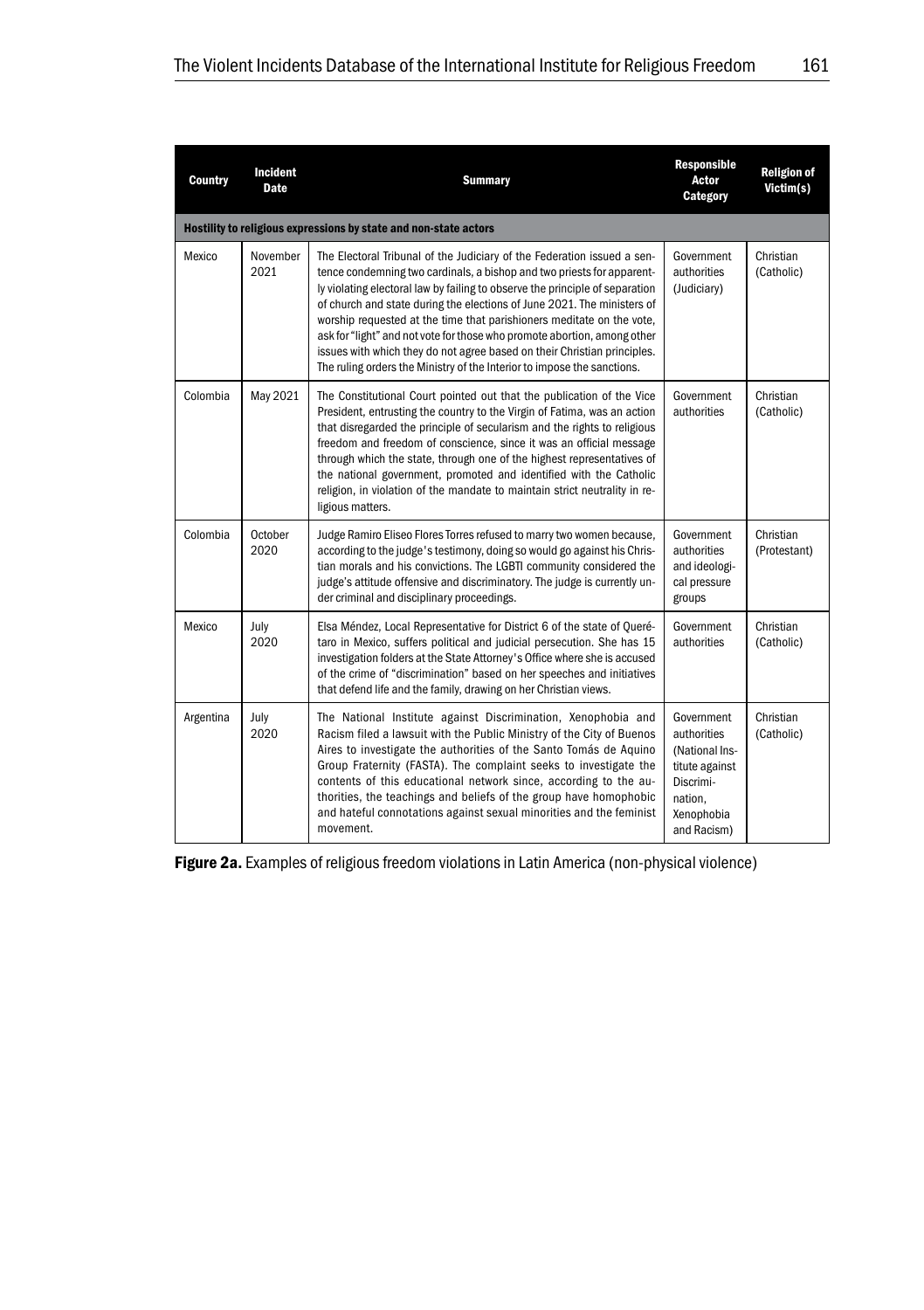| <b>Country</b>                                                                                                    | Incident<br><b>Date</b> | <b>Summary</b>                                                                                                                                                                                                                                                                                                                                                                                                                                                                                                                                                                                                                                                                                                             | Responsible<br>Actor<br>Category                  | <b>Religion of</b><br>Victim(s)                                                 |  |  |  |  |
|-------------------------------------------------------------------------------------------------------------------|-------------------------|----------------------------------------------------------------------------------------------------------------------------------------------------------------------------------------------------------------------------------------------------------------------------------------------------------------------------------------------------------------------------------------------------------------------------------------------------------------------------------------------------------------------------------------------------------------------------------------------------------------------------------------------------------------------------------------------------------------------------|---------------------------------------------------|---------------------------------------------------------------------------------|--|--|--|--|
| Religious restrictions from totalitarian government control and from anti-religion political ideology (communism) |                         |                                                                                                                                                                                                                                                                                                                                                                                                                                                                                                                                                                                                                                                                                                                            |                                                   |                                                                                 |  |  |  |  |
| Nicaragua                                                                                                         | August<br>2021          | Sandinista congressman Wilfredo Navarro threatened to accuse the<br>Catholic Church in Nicaragua of electoral crimes in response to the<br>communiqué issued this Tuesday by the Justice and Peace Commission<br>of the Archdiocese of Managua, which contended that "Nicaraguans are<br>not allowed to vote" and that "there are no conditions for elections." "As<br>political leaders, as political sotanudos [rebels] dared to say not to vote<br>on November 7, we should analyze whether it does not have criminal<br>connotations because you can say I will not vote, but telling people that<br>is an electoral crime, telling people not to vote, they are opting for war<br>and violence," said deputy Navarro. | Government<br>officials<br>(Sandinista<br>Deputy) | Christian<br>(Catholic)                                                         |  |  |  |  |
| Cuba                                                                                                              | June<br>2021            | The Association of Free Yorubas of Cuba filed a complaint before the<br>People's Court and the Municipal Prosecutor's Office of Placetas, Villa<br>Clara, for violations of religious freedom committed by government of-<br>ficials. "We devotees have no freedom of assembly, we have no freedom<br>to carry out our activities and our ceremonies. We have been forbidden<br>to meet to replicate that knowledge we possess and to reflect on the<br>experience acquired over time," said the president of the independent<br>organization, Donaida Pérez Paseiro.                                                                                                                                                      | Government<br>officials                           | <b>Ethnore</b><br>ligionist (incl.<br>Indigenous,<br>Afro-Brazili-<br>an, etc.) |  |  |  |  |
| Cuba                                                                                                              | March<br>2021           | María Antonieta Colunga Olivera, the wife of Christian journalist Yoe<br>Suarez, was summoned by state security agents. During the interroga-<br>tion, the officers asked her if she collaborated with independent media<br>and inquired regarding her employment as a communicator at Cáritas.<br>In the same way, they pointed out to her that her husband's work could<br>affect her employment at Cáritas.                                                                                                                                                                                                                                                                                                             | Government<br>officials                           | Christian<br>(Protestant)                                                       |  |  |  |  |
| Honduras                                                                                                          | November<br>2020        | The Agape Christian Church recently denounced the fact that the man-<br>agers of a shelter did not allow them to distribute donations directly to<br>the victims of Hurricane Eta; on the contrary, they demanded that the<br>institution be placed in charge of distribution. Apparently, in the face of<br>the presidential elections to be held in November 2021, humanitarian<br>assistance is becoming politicized since support is usually directed to<br>municipalities of the government's political party.                                                                                                                                                                                                        | Government<br>officials                           | Christian<br>(Protestant)                                                       |  |  |  |  |

Figure 2b. Examples of religious freedom violations in Latin America (non-physical violence)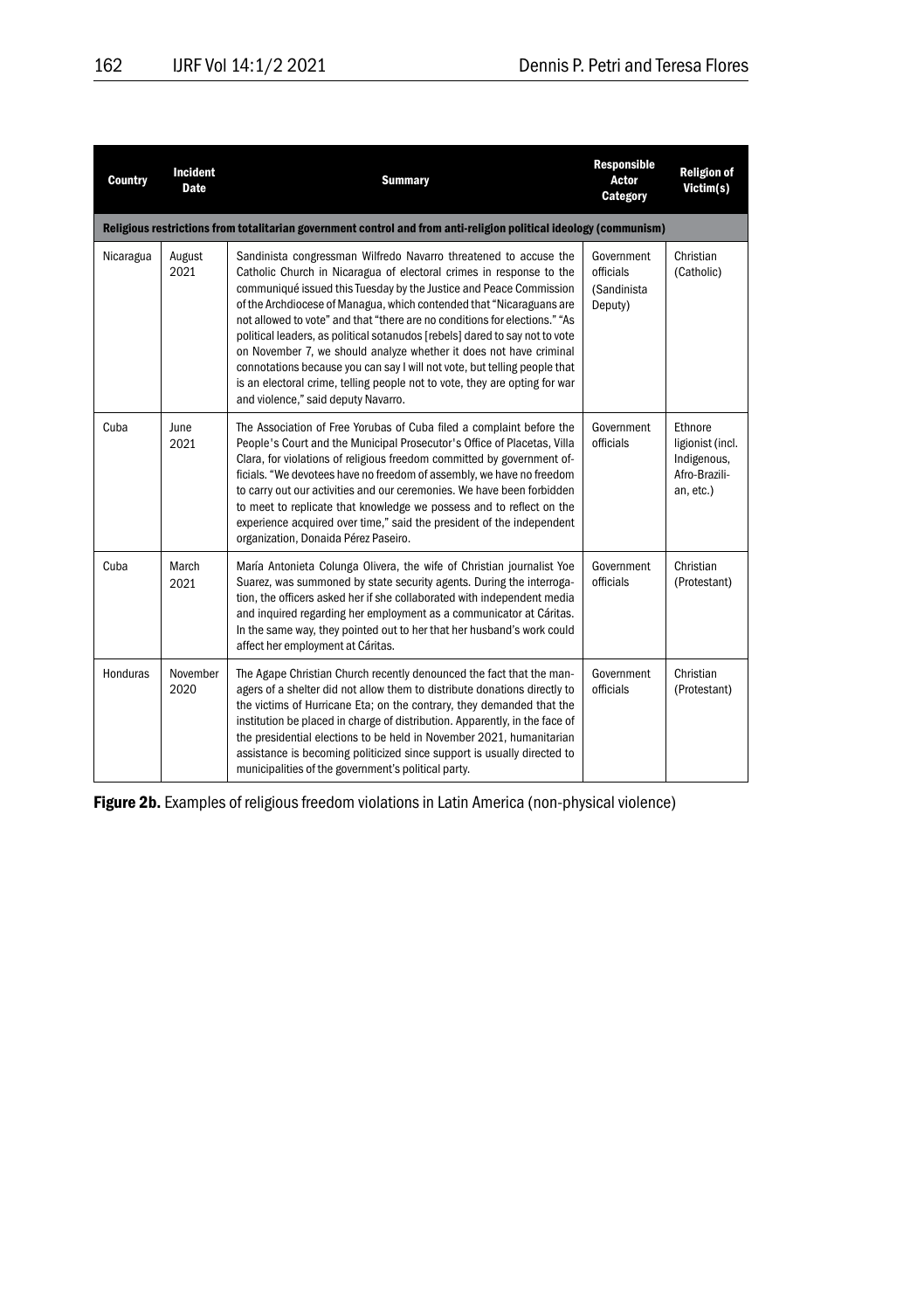| <b>Country</b> | <b>Killings</b> |              | (Attempts)<br>to destroy,<br>vandalize or<br>desecrate<br>places of<br>worship or<br>religious<br>buildings |                | Closed<br>places of<br>worship or<br>religious<br>buildings | <b>Arrests</b><br>detentions                                           | <b>Sentences</b> |             | <b>Abductions</b>      |                | Sexual<br>assaults/<br>harassment        |
|----------------|-----------------|--------------|-------------------------------------------------------------------------------------------------------------|----------------|-------------------------------------------------------------|------------------------------------------------------------------------|------------------|-------------|------------------------|----------------|------------------------------------------|
| Argentina      | 3               |              | 38                                                                                                          |                | $\mathbf{1}$                                                | $\Omega$                                                               | $\mathbf{1}$     |             | $\mathbf 0$            |                | 0                                        |
| <b>Bolivia</b> | $\mathbf{1}$    |              | 0                                                                                                           |                | $\mathbf 0$                                                 | 0                                                                      | $\mathbf 0$      |             | $\mathbf 0$            |                | $\overline{0}$                           |
| <b>Brazil</b>  | 3               |              | 11                                                                                                          |                | 0                                                           | 0                                                                      | 0                |             | 0                      |                | 0                                        |
| Chile          | $\mathbf 0$     |              | 19                                                                                                          |                | $\mathbf 0$                                                 | $\mathbf 0$                                                            | $\mathbf 0$      |             | $\mathbf 0$            |                | $\overline{0}$                           |
| Colombia       | 16              |              | 44                                                                                                          |                | 18                                                          | 48                                                                     | 8                |             | 6                      |                | 14                                       |
| Costa Rica     | $\mathbf 0$     |              | $1\,$                                                                                                       |                | 0                                                           | 0                                                                      | $\mathbf 0$      |             | $\mathbf 0$            |                | 0                                        |
| Cuba           | 0               |              | 11                                                                                                          |                | $\mathbf{1}$                                                | 52                                                                     | 3                | 0           |                        |                | 0                                        |
| El Salvador    | 6               |              | $\overline{7}$                                                                                              |                | $\mathbf 0$                                                 | $\mathbf 0$                                                            | $\mathbf 0$      |             | $\overline{4}$         |                | 0                                        |
| Guatemala      | 3               |              | $\mathbf{1}$                                                                                                |                | $\mathbf 0$                                                 | 0                                                                      | $\mathbf 0$      |             | 0                      |                | $\mathbf 0$                              |
| Haiti          | $\mathbf{1}$    |              | 0                                                                                                           |                | $\mathbf 0$                                                 | 0                                                                      | $\mathbf 0$      |             | 18                     |                | 0                                        |
| Honduras       | 17              |              | 6                                                                                                           |                | 0                                                           | 0                                                                      | 0                |             | $\mathbf{1}$           |                | 44                                       |
| Mexico         | 13              |              | 84                                                                                                          |                | $\mathbf 0$                                                 | 50                                                                     | $\mathbf{1}$     | 13          |                        |                | 11                                       |
| Nicaragua      | $\mathbf{1}$    |              | 47                                                                                                          |                | $\overline{2}$                                              | 0                                                                      | $\mathbf 0$      |             | $\mathbf{1}$           |                | $\mathbf 0$                              |
| Paraguay       | $\mathbf 0$     |              | $\mathbf{1}$                                                                                                |                | $\mathbf 0$                                                 | $\Omega$                                                               | $\Omega$         |             | $\mathbf 0$            |                | 0                                        |
| Peru           | $\overline{2}$  |              | 4                                                                                                           |                | $\mathbf 0$                                                 | 0                                                                      | $\mathbf 0$      |             | 0                      |                | 0                                        |
| Venezuela      | $\overline{4}$  |              | 34                                                                                                          |                | $\overline{2}$                                              | 6                                                                      | $\mathbf 0$      |             | 1                      |                | 0                                        |
| <b>Country</b> |                 |              | Other forms of<br>attack (physical<br>or mental abuse)                                                      |                | Attacked houses/<br>property of faith<br>adherents          | Attacked shops,<br>businesses or<br>institutions of<br>faith adherents |                  | Home        | <b>Forced to leave</b> |                | <b>Forced to leave</b><br><b>Country</b> |
| Argentina      |                 | 10           |                                                                                                             | $\mathbf{1}$   |                                                             | 1                                                                      |                  | $\mathbf 0$ |                        | 0              |                                          |
| <b>Bolivia</b> |                 | $\mathbf{1}$ |                                                                                                             | $\mathbf{1}$   |                                                             | 0                                                                      |                  | 0           |                        | 0              |                                          |
| <b>Brazil</b>  |                 | 6            |                                                                                                             | $\mathbf 1$    |                                                             | $\mathbf 0$                                                            |                  | 0           |                        | 0              |                                          |
| Chile          |                 | 11           |                                                                                                             | 0              |                                                             | 0<br>0                                                                 |                  |             | 0                      |                |                                          |
| Colombia       |                 | 504          |                                                                                                             | $\overline{7}$ |                                                             | 3                                                                      |                  | 605         |                        | $\overline{2}$ |                                          |
| Costa Rica     |                 | 0            |                                                                                                             | $\mathbf 0$    |                                                             | 0                                                                      |                  | 0           |                        | 0              |                                          |
| Cuba           |                 | 31           |                                                                                                             | 3              |                                                             | 1                                                                      |                  | $\mathbf 0$ |                        | $\mathbf 0$    |                                          |
| El Salvador    |                 | 14           |                                                                                                             | 8              |                                                             | 10                                                                     |                  | 9           |                        | 17             |                                          |
| Guatemala      |                 | 3            |                                                                                                             | $\mathbf 0$    |                                                             | $\mathbf 0$                                                            |                  | $\mathbf 0$ |                        | 0              |                                          |
| Haiti          |                 | $\mathbf 0$  |                                                                                                             | $\mathbf 0$    |                                                             | 0                                                                      |                  | 0           |                        | 0              |                                          |
| Honduras<br>38 |                 |              | $\mathbf 0$                                                                                                 |                |                                                             | $\mathbf 0$                                                            |                  | 9           |                        | 0              |                                          |
| Mexico         |                 | 72           |                                                                                                             | 88             |                                                             | $\mathbf{1}$                                                           |                  | 404         |                        | 40             |                                          |
| Nicaragua      |                 | 14           |                                                                                                             | $\overline{2}$ |                                                             | $\mathbf{1}$                                                           |                  | 4           |                        | $\overline{7}$ |                                          |
| Paraguay       |                 | $\mathbf 0$  |                                                                                                             | $\mathbf 0$    |                                                             | 0                                                                      |                  | 0<br>0      |                        |                |                                          |
| Peru           |                 | $\mathbf 0$  |                                                                                                             | $\mathbf 0$    |                                                             | 0<br>0                                                                 |                  |             | 0                      |                |                                          |
| Venezuela      |                 | 10           |                                                                                                             | 6              |                                                             | 0                                                                      |                  | 0           |                        | 6              |                                          |

Figure 3. Count of incidents of physical violence in Latin America related to religious freedom (January 2020 – September 2021)